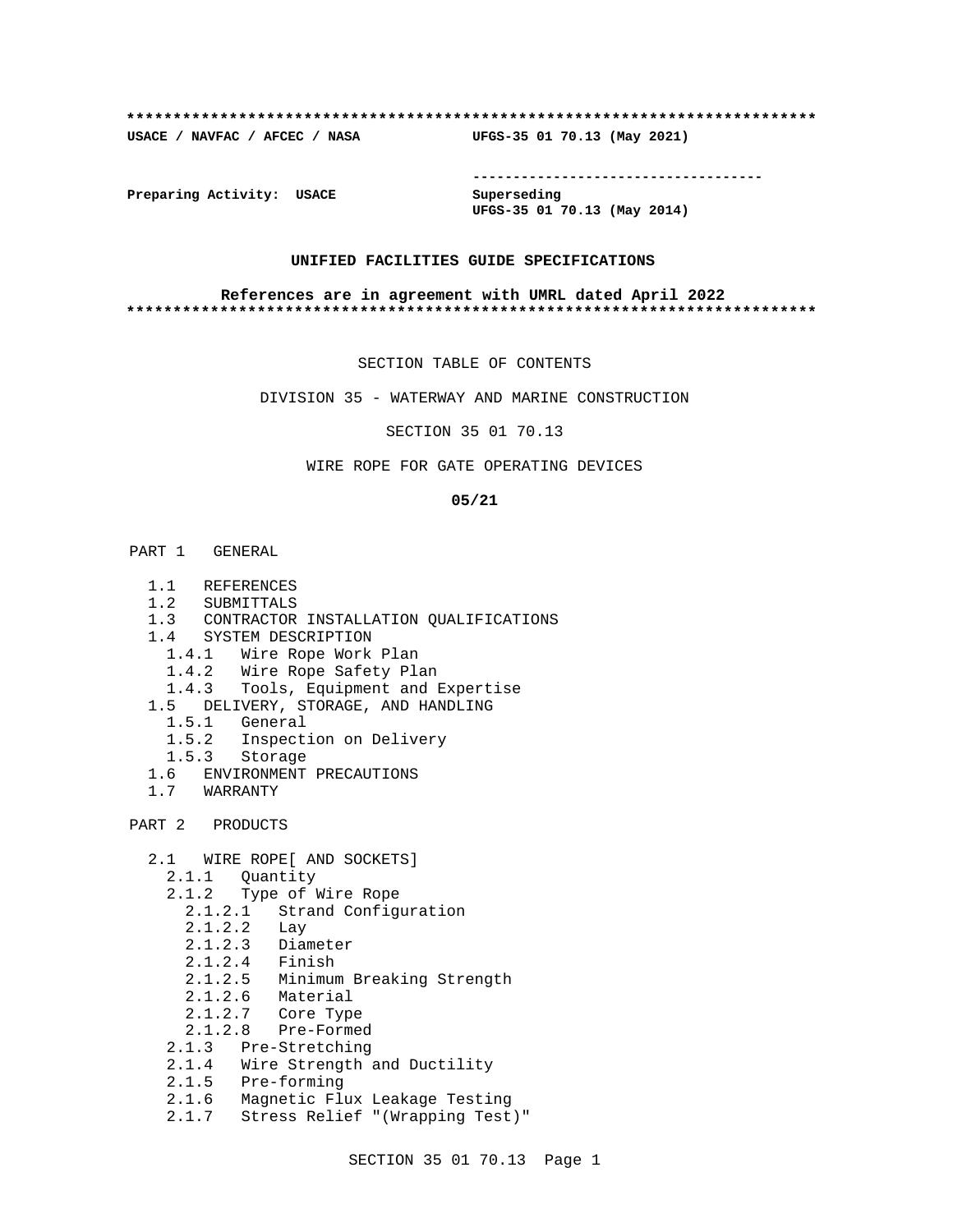- 2.1.8 Weld Distribution
- 2.1.9 Galvanizing
- 2.1.10 Strand Pitch Length
- 2.1.11 Core Strand Wires
- 2.1.12 End Terminations
- 2.1.13 Tension Testing
- 2.1.14 Attaching and Proof Loading Terminations
- 2.2 LUBRICATION

# PART 3 EXECUTION

- 3.1 REMOVAL OF EXISTING WIRE ROPE
- 3.2 EXAMINATION
	- 3.2.1 QA Inspections
- 3.2.2 Verify Dimensions
- 3.3 ATTACHING SOCKETS
- 3.4 CLEAN DRUMS AND SHEAVES
- 3.5 LUBRICATION
- 3.6 UN-REELING AND INSTALLING WIRE ROPE
- 3.7 FIELD TENSIONING [SINGLE LINE] [MULTI-LINE] HOISTS
	- 3.7.1 Field Tensioning Plan
	- 3.7.2 Tensioning Instrumentation and Certificates
	- 3.7.3 Pre-Opening Tensioning Measurements
	- 3.7.4 Tensioning Procedure
	- 3.7.5 Initial Tensioning Measurements
- 3.8 BREAK-IN/TESTING
- 3.9 ORDERLY WORK AREA/SITE CLEANUP
- -- End of Section Table of Contents --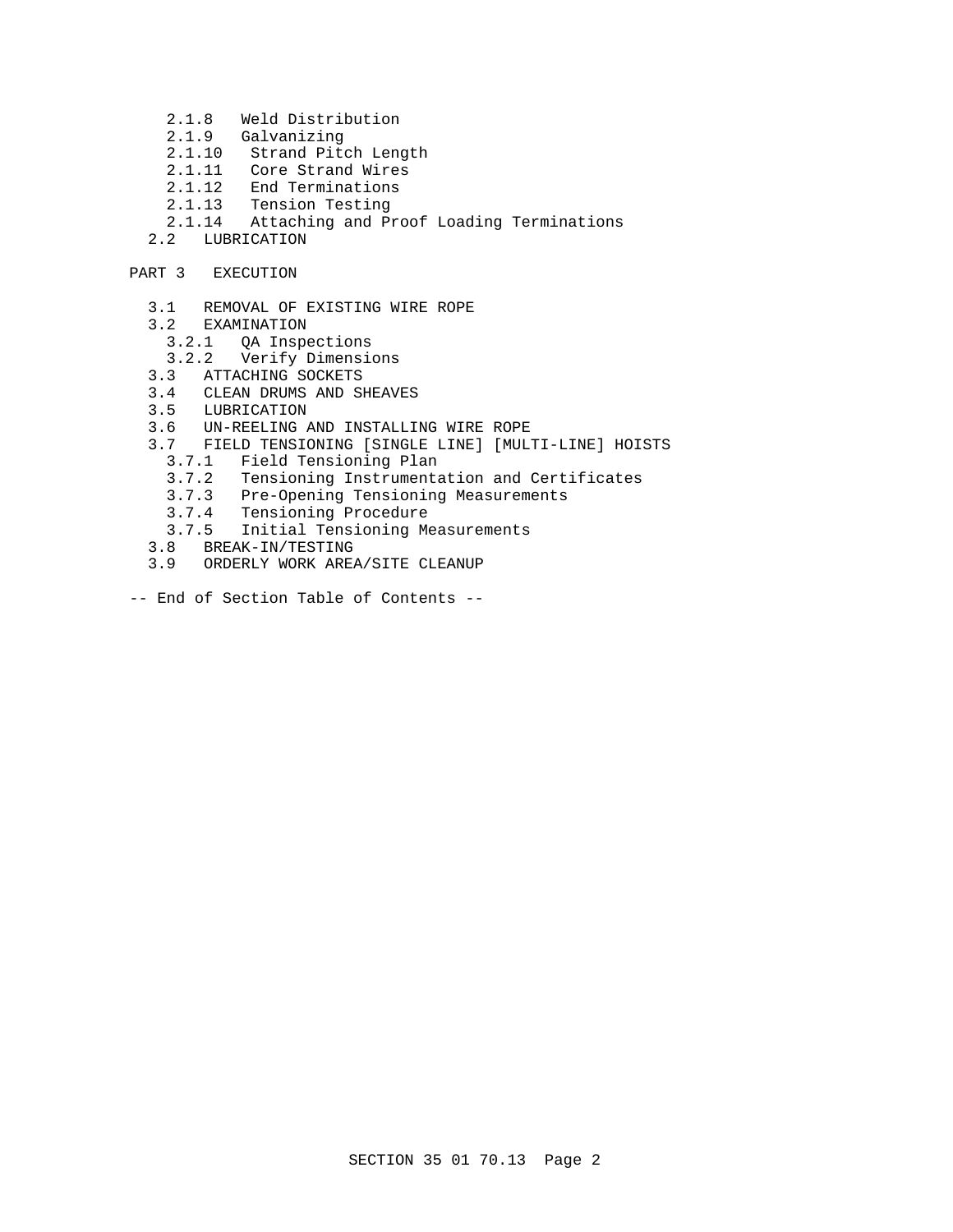USACE / NAVFAC / AFCEC / NASA

--------------------------------------

Preparing Activity: USACE

Superseding UFGS-35 01 70.13 (May 2014)

UFGS-35 01 70.13 (May 2021)

### UNIFIED FACILITIES GUIDE SPECIFICATIONS

References are in agreement with UMRL dated April 2022 

### SECTION 35 01 70.13

WIRE ROPE FOR GATE OPERATING DEVICES

### $05/21$

NOTE: This guide specification covers the requirements for supplying and installing wire rope (new or replacement) needed by gate operating devices (i.e. spillway gates, Tainter gates, etc.)

Adhere to UFC 1-300-02 Unified Facilities Guide Specifications (UFGS) Format Standard when editing this guide specification or preparing new project specification sections. Edit this guide specification for project specific requirements by adding, deleting, or revising text. For bracketed items, choose applicable item(s) or insert appropriate information.

Remove information and requirements not required in respective project, whether or not brackets are present.

Comments, suggestions and recommended changes for this guide specification are welcome and should be submitted as a Criteria Change Request (CCR). 

### PART 1 GENERAL

NOTE: This guide specification is based on the assumption that a single Contractor will be responsible for supply and installation of the wire rope. Please refer to US Army Corps of Engineers Engineer Manual 1110-2-3200 Wire Rope Selection Criteria for Gate-Operating Devices ( http://www.publications.usace.army.mil/Portals/76/Publications/EngineerManua ) prior to editing this section. It is recommended that the designer talk with wire rope manufacturers to get their consensus that the proposed wire rope type can be manufactured and used successfully.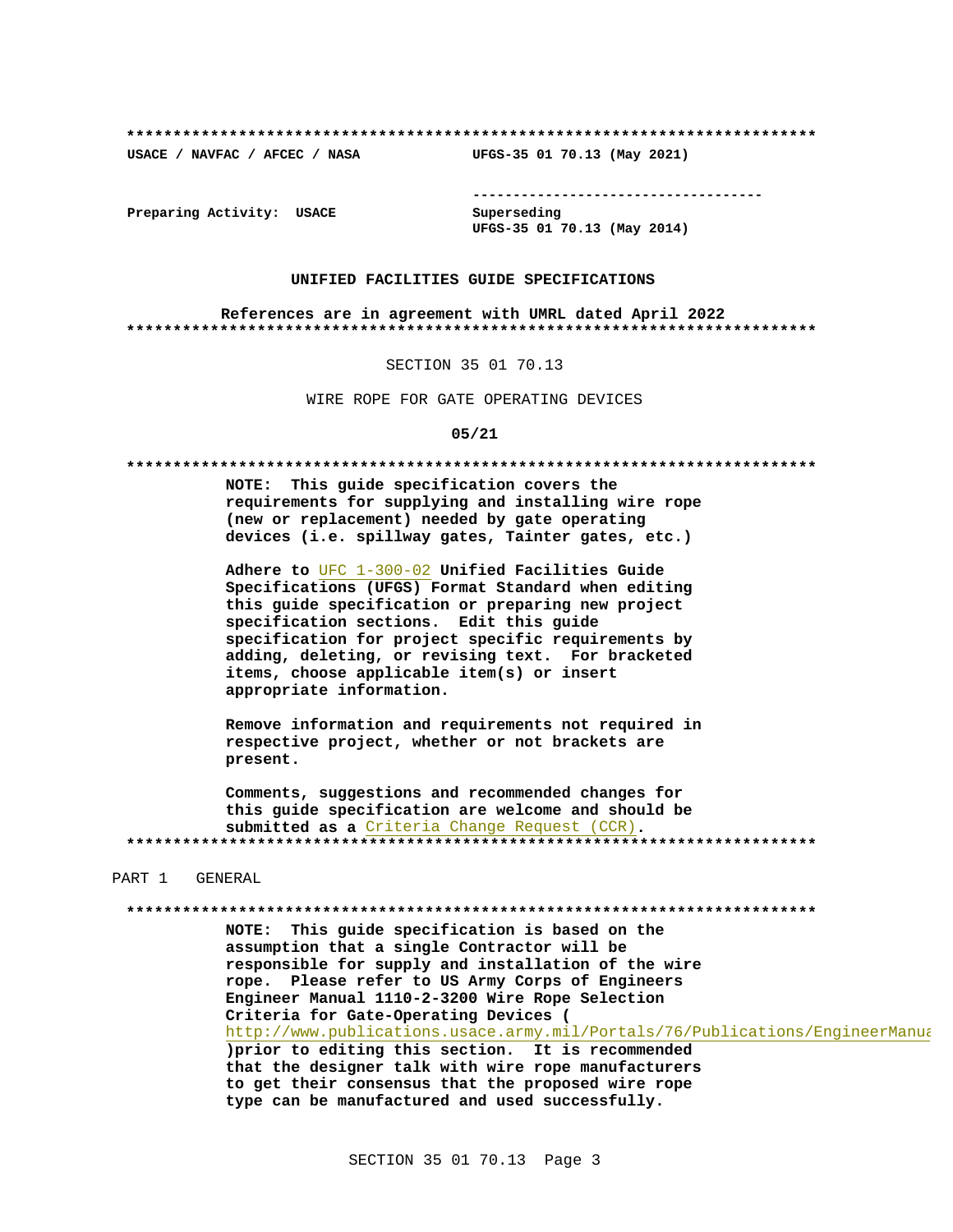If a specification is needed only for supply of wire rope, or for installation of wire rope, there are example specifications included in the appendices of US Army Corps of Engineers Engineer Manual 1110-2-3200 Wire Rope Selection Criteria for Gate-Operating Devices (link above). It is also assumed the wire rope is for replacement for a gate operating device. Paragraphs written in regard to removal of existing wire rope, and cleaning drums and sheaves would need to be deleted if the application is for a new installation.

Ensure products used in this section comply with Federal procurement preference under Section 9002 of the Farm Security and Rural Investment Act of 2002. See Section 01 33 29 SUSTAINABILITY REQUIREMENTS AND REPORTING for requirements associated with EPA designated products. 

#### REFERENCES  $1.1$

## 

NOTE: This paragraph is used to list the publications cited in the text of the guide specification. The publications are referred to in the text by basic designation only and listed in this paragraph by organization, designation, date, and title.

Use the Reference Wizard's Check Reference feature when you add a Reference Identifier (RID) outside of the Section's Reference Article to automatically place the reference in the Reference Article. Also use the Reference Wizard's Check Reference feature to update the issue dates.

References not used in the text will automatically be deleted from this section of the project specification when you choose to reconcile references in the publish print process. 

The publications listed below form a part of this specification to the extent referenced. The publications are referred to within the text by the basic designation only.

ASTM INTERNATIONAL (ASTM)

| <b>ASTM A148/A148M</b> | (2020; E 2020) Standard Specification for<br>Steel Castings, High Strength, for<br>Structural Purposes |
|------------------------|--------------------------------------------------------------------------------------------------------|
| <b>ASTM A351/A351M</b> | (2018) Standard Specification for<br>Castings, Austenitic, for<br>Pressure-Containing Parts            |
| ASTM A1023/A1023M      | (2021) Standard Specification for Stranded<br>Carbon Steel Wire Ropes for General                      |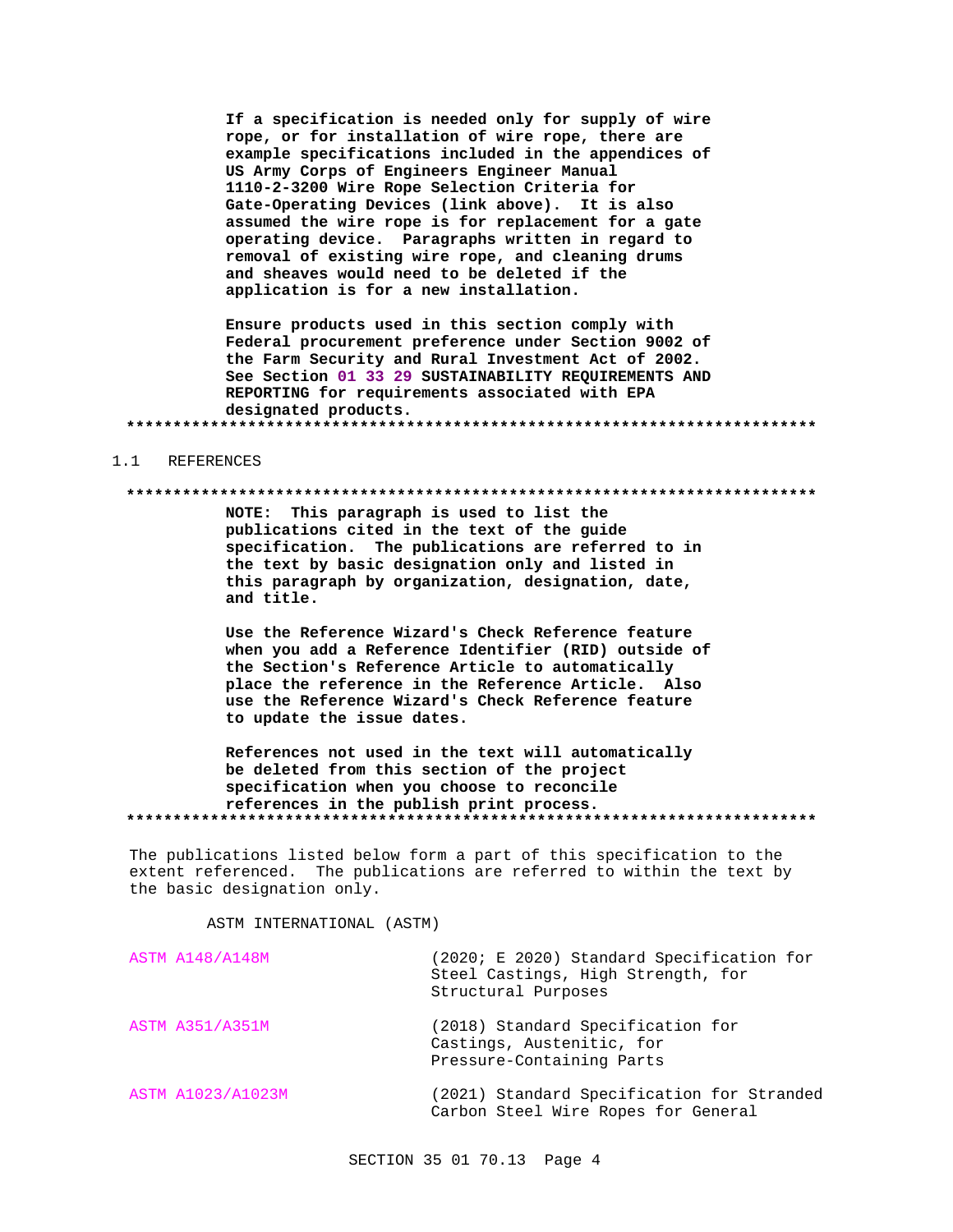Purposes

ASTM E1571 (2011; R 2016; E 2016) Standard Practice for Electromagnetic Examination of Ferromagnetic Steel Wire Rope

U.S. ARMY CORPS OF ENGINEERS (USACE)

EM 385-1-1 (2014) Safety -- Safety and Health Requirements Manual

U.S. GENERAL SERVICES ADMINISTRATION (GSA)

FS RR-W-410 (2022; Rev J) Wire Rope and Strand

WIRE ROPE TECHNICAL BOARD (WRTB)

WRTB (2005) Wire Rope Users Manual

### 1.2 SUBMITTALS

### **\*\*\*\*\*\*\*\*\*\*\*\*\*\*\*\*\*\*\*\*\*\*\*\*\*\*\*\*\*\*\*\*\*\*\*\*\*\*\*\*\*\*\*\*\*\*\*\*\*\*\*\*\*\*\*\*\*\*\*\*\*\*\*\*\*\*\*\*\*\*\*\*\*\***

**NOTE: Review submittal description (SD) definitions in Section 01 33 00 SUBMITTAL PROCEDURES and edit the following list, and corresponding submittal items in the text, to reflect only the submittals required for the project. The Guide Specification technical editors have classified those items that require Government approval, due to their complexity or criticality, with a "G." Generally, other submittal items can be reviewed by the Contractor's Quality Control System. Only add a "G" to an item, if the submittal is sufficiently important or complex in context of the project.**

**For Army projects, fill in the empty brackets following the "G" classification, with a code of up to three characters to indicate the approving authority. Codes for Army projects using the Resident Management System (RMS) are: "AE" for Architect-Engineer; "DO" for District Office (Engineering Division or other organization in the District Office); "AO" for Area Office; "RO" for Resident Office; and "PO" for Project Office. Codes following the "G" typically are not used for Navy, Air Force, and NASA projects.**

**The "S" classification indicates submittals required as proof of compliance for sustainability Guiding Principles Validation or Third Party Certification and as described in Section 01 33 00 SUBMITTAL PROCEDURES.**

**Choose the first bracketed item for Navy, Air Force and NASA projects, or choose the second bracketed item for Army projects. \*\*\*\*\*\*\*\*\*\*\*\*\*\*\*\*\*\*\*\*\*\*\*\*\*\*\*\*\*\*\*\*\*\*\*\*\*\*\*\*\*\*\*\*\*\*\*\*\*\*\*\*\*\*\*\*\*\*\*\*\*\*\*\*\*\*\*\*\*\*\*\*\*\***

Government approval is required for submittals with a "G" or "S"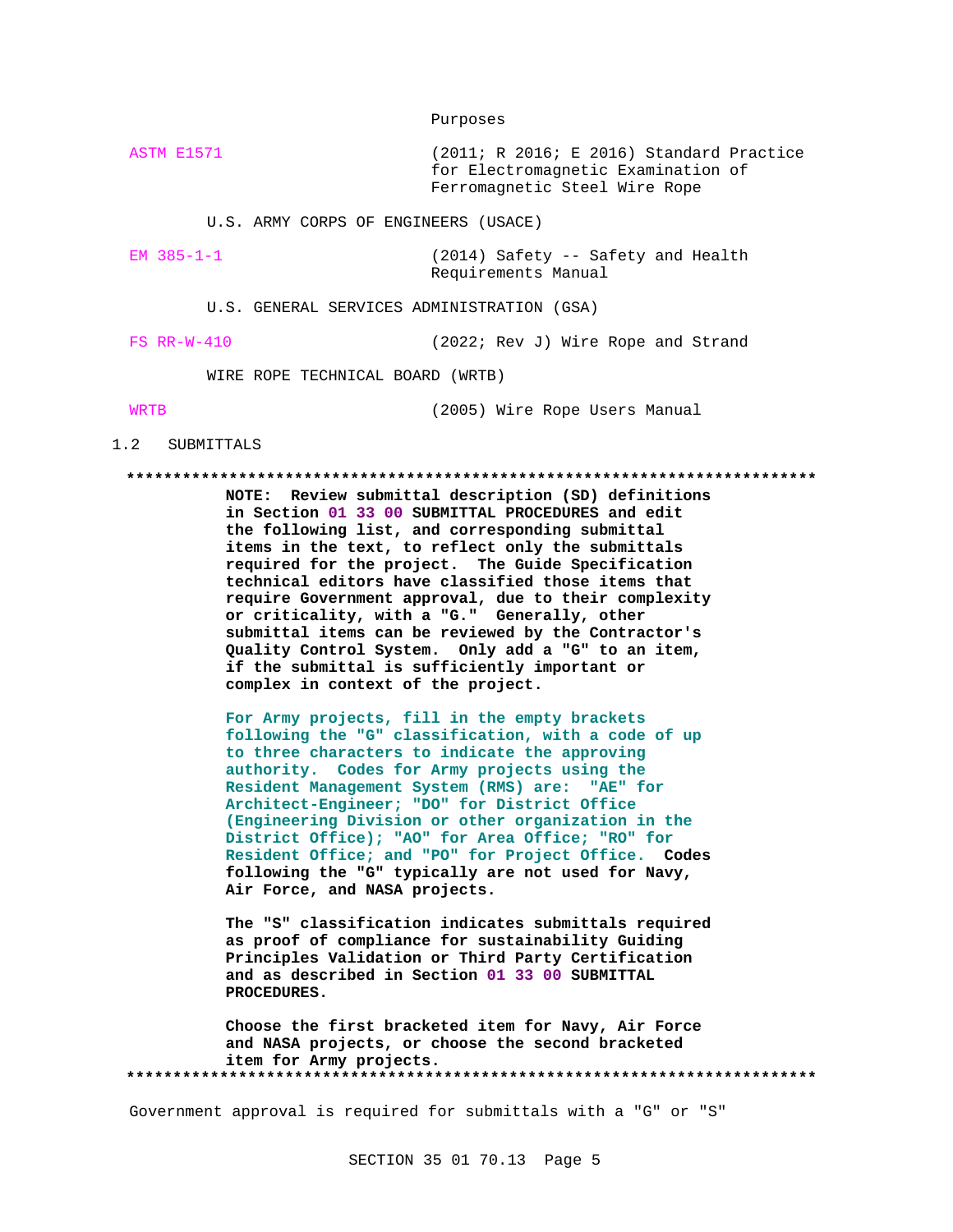classification. Submittals not having a "G" or "S" classification are [for Contractor Quality Control approval.][for information only. When used, a code following the "G" classification identifies the office that will review the submittal for the Government.] Submit the following in accordance with Section 01 33 00 SUBMITTAL PROCEDURES:

SD-01 Preconstruction Submittals

```
Wire Rope Work Plan; G[, [____]]
    Wire Rope Safety Plan; G[, [____]]
    Contractor Qualifications; G[, [_____]]
    Contractor Installation Qualifications; G[, [_____]]
    Wire Rope Tensioning Plan; G[, [____]]
    Wire Rope Flux Leakage Test Plan; G[, [____]]
SD-02 Shop Drawings
    End Terminations; G[, [_____]]
SD-03 Product Data
    Lubrication; G[, [____]]
    Pre-Stretching; G[, [____]]
    End Termination Attachment Method; G[, [_____]]
SD-06 Test Reports
    Tension Testing; G[, [____]]
    Attaching and Proof Loading Terminations; G[, [_____]]
    Wire Strength and Ductility; G[, [____]]
    Pre-Forming; G[, [____]]
    Stress Relief "(Wrapping Test)"; G[, [_____]]
    Zinc Coating; G[, [____]]
    End Terminations; G[, [_____]]
    Wire Rope Magnetic Flux Leakage Test Results (Pre-Installation); G
    [ , [ ] ]Wire Rope Magnetic Flux Leakage Test Results (Post-Installation); G
    [ , [ \_ \_ ] ]SD-07 Certificates
    Warranty
    Type of Wire Rope; G[, [____]]
```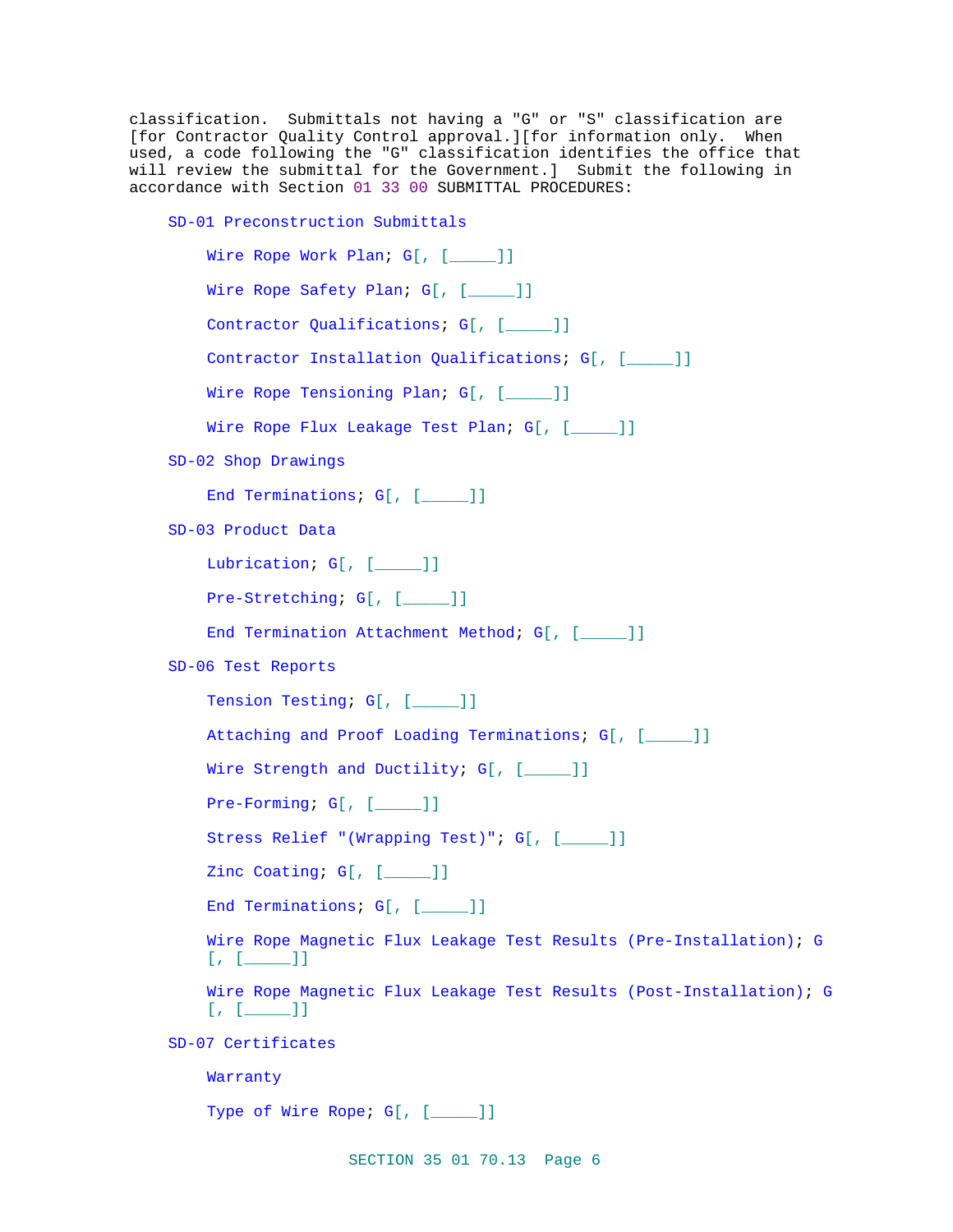Tension Testing Equipment; G[, [\_\_\_\_]]

Wire Rope Tension Equipment Calibration Certifications; G[,  $\begin{bmatrix} 1 & 1 \end{bmatrix}$ 

Tension Equipment Operator Qualifications; G[, [\_\_\_\_]]

SD-09 Manufacturer's Field Reports

Delivery Report

#### $1.3$ CONTRACTOR INSTALLATION OUALIFICATIONS

Submit the contractor installation qualifications for installation of the wire rope. The Contractors' installer must have performed work similar to that required in this contract on at least three separate occasions. The Contractors' installer must be on site at all times when wire rope is being delivered, stored, un-reeled, during testing, installation, and after installation testing.

#### $1.4$ SYSTEM DESCRIPTION

### 

NOTE: The wire rope work plan submittal is only applicable if the contract work involves field installation. This is not needed for a supply contract.

If the wire rope work plan is needed, the designer should carefully consider all steps which are likely to accomplish the wire rope replacement. Add items below the wire rope work plan paragraph as needed. 

#### $1.4.1$ Wire Rope Work Plan

Submit a work plan for Government approval indicating how the existing wire rope will be removed and how the new wire rope will be installed prior to field work proceeding. Describe specific details and practices considering the current condition of existing equipment. At a minimum include the following topics in the plan:

- a. Schedule for delivery.
- b. Removal plan for old wire rope.
- c. Un-reeling and installation plans for new wire rope.
- d. Plan for tensioning wire ropes.
- e. Schedule for delivery.
- f. Schedule for installation.
- q. Lubrication method.
- h. Field tensioning method.

## 1.4.2 Wire Rope Safety Plan

Submit a safety plan for approval indicating how work will conform to  $EM$  385-1-1. Include details of how the wire rope will be handled and installed to minimize the risk to personnel. [Include the safety provisions of this section in the safety plan required by [Section [\_\_\_\_] SPECIAL CONTRACT REQUIREMENTS] [Section 01 35 26 GOVERNMENTAL SAFETY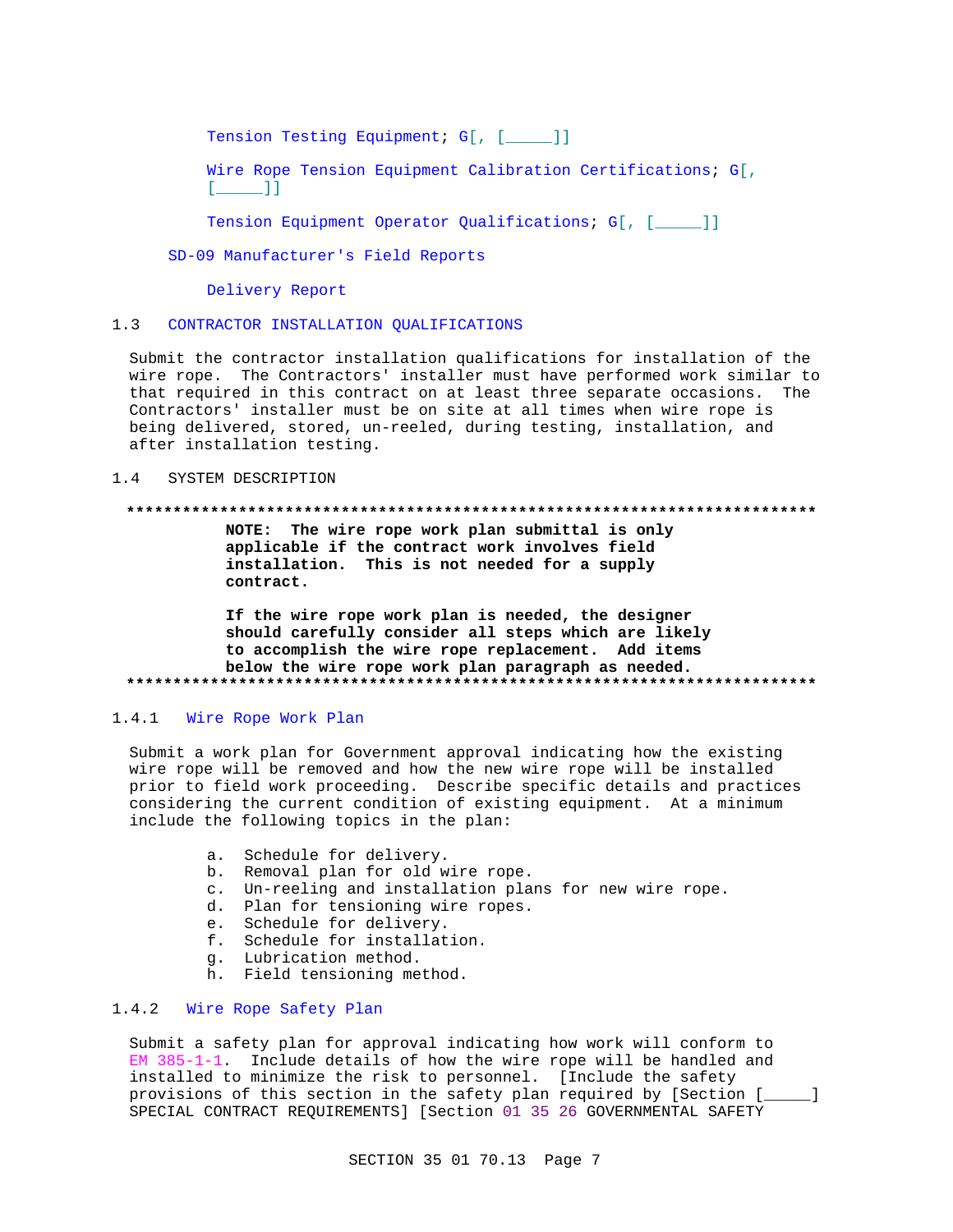REOUIREMENTS ]. ]

Tools, Equipment and Expertise  $1.4.3$ 

NOTE: The last sentence may or may not be needed, or consider propane powered equipment. 

The work may take place [over water] in areas with limited ventilation. [Only electric or air powered tools and equipment will be allowed within those areas (no internal combustion engines will be allowed inside of machinery spaces or indoors).]

- DELIVERY, STORAGE, AND HANDLING  $1.5$
- $1.5.1$ General

[The work and storage areas are as indicated on the plans] [or as directed by the Contracting Officer]. Wind the wire ropes on spools in the same direction as they were bent during manufacturing. Cover the [coils] [spools] for protection from rain, snow, and/or road debris during shipping.

 $1.5.2$ Inspection on Delivery

# NOTE: Consider altering or deleting this paragraph to reduce cost if the wire rope can be inspected completely, while being installed.

Upon delivery to the work or storage area, inspect the wire [ropes] [ropes and sockets] in the presence of the Contracting Officer. Inspect the wire rope for dings, kinks or other damage. [ Unreel the wire ropes from spool to spool to allow complete inspection of the wire ropes over their entire length. Perform the unreeling/reeling operation, and furnish extra spools or any other equipment required.] Upon completion of the inspection, furnish the Contracting Officer with a written delivery report of the results.

 $1.5.3$ Storage

> Store wire rope on site in a [covered] location stated on the plans. [After delivery, store spooled wire rope in well ventilated enclosures in the storage area and protect from the elements.]

ENVIRONMENT PRECAUTIONS  $1.6$ 

Submit lubricant catalog data for environmental applicability review.

1.7 WARRANTY

NOTE: Designer should contact wire rope manufacturers to determine the extent of manufacturer's warranties available. Warranties may vary with type of rope and application.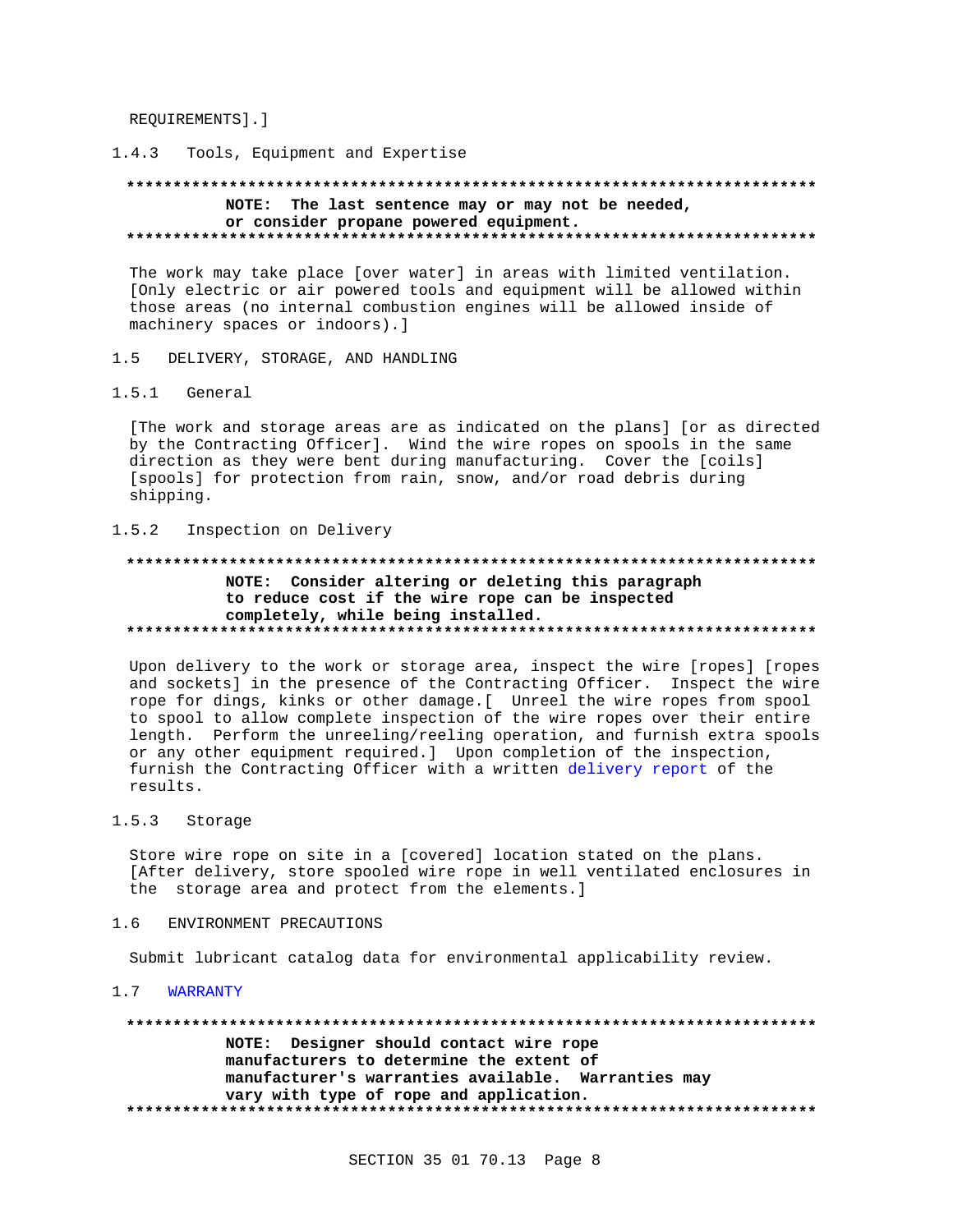Submit signed copies of a [1][\_\_\_\_\_] year[s] warranty for all materials and services provided under this section.

PART 2 PRODUCTS

2.1 WIRE ROPE [ AND SOCKETS ]

Provide wire rope [and sockets] which are the standard product of a Contractor regularly engaged in the manufacture of wire rope, and that essentially duplicate products having been in satisfactory use for at least 5 years prior to [bid opening] [proposal evaluation]. Submit Contractor qualifications statement.

 $2.1.1$ Quantity

> Furnish [\_ \_\_\_] wire ropes [with end terminations (sockets) [at both ends]]. Each wire rope must be [of the length indicated on Drawing No. [\_\_\_\_\_], and within the tolerance also indicated on that drawing.]  $[1]$ \_] meters feet in length.] Wind the wire rope on reels in lengths such that [\_\_\_\_\_] sections, each with a length of [\_\_\_\_\_] meters feet available for use, as splicing will not be allowed.

### 2.1.2 Type of Wire Rope

# NOTE: Base selections on EM 1110-2-3200, Fed Spec RR-W-410, and the Wire Rope Users Manual. Consider flattened strand in applications where wire rope wraps on a disk-layered drum.

Provide wire ropes as follows:

 $2.1.2.1$ Strand Configuration

[6x19 Seale] [7x19 Seale] [6x26 Warrington Seale] [6X37 Warrington Seale] [\_\_\_\_\_\_\_\_]; [Flattened strand]

 $2.1.2.2$ Lay

> NOTE: The advantages of Lang lay wire rope are discussed in more detail in EM 1110-2-3200. In many Army Corp of Engineers applications existing regular lay wire rope would best be replaced by Lang lay wire rope.

[Right, Lang] [Left, Lang] [Right, regular] [Left, regular]

 $2.1.2.3$  Diameter

[\_\_\_\_\_] mm inch, with a tolerance of minus and plus 5 percent

2.1.2.4 Finish

[Galvanized] [Plain]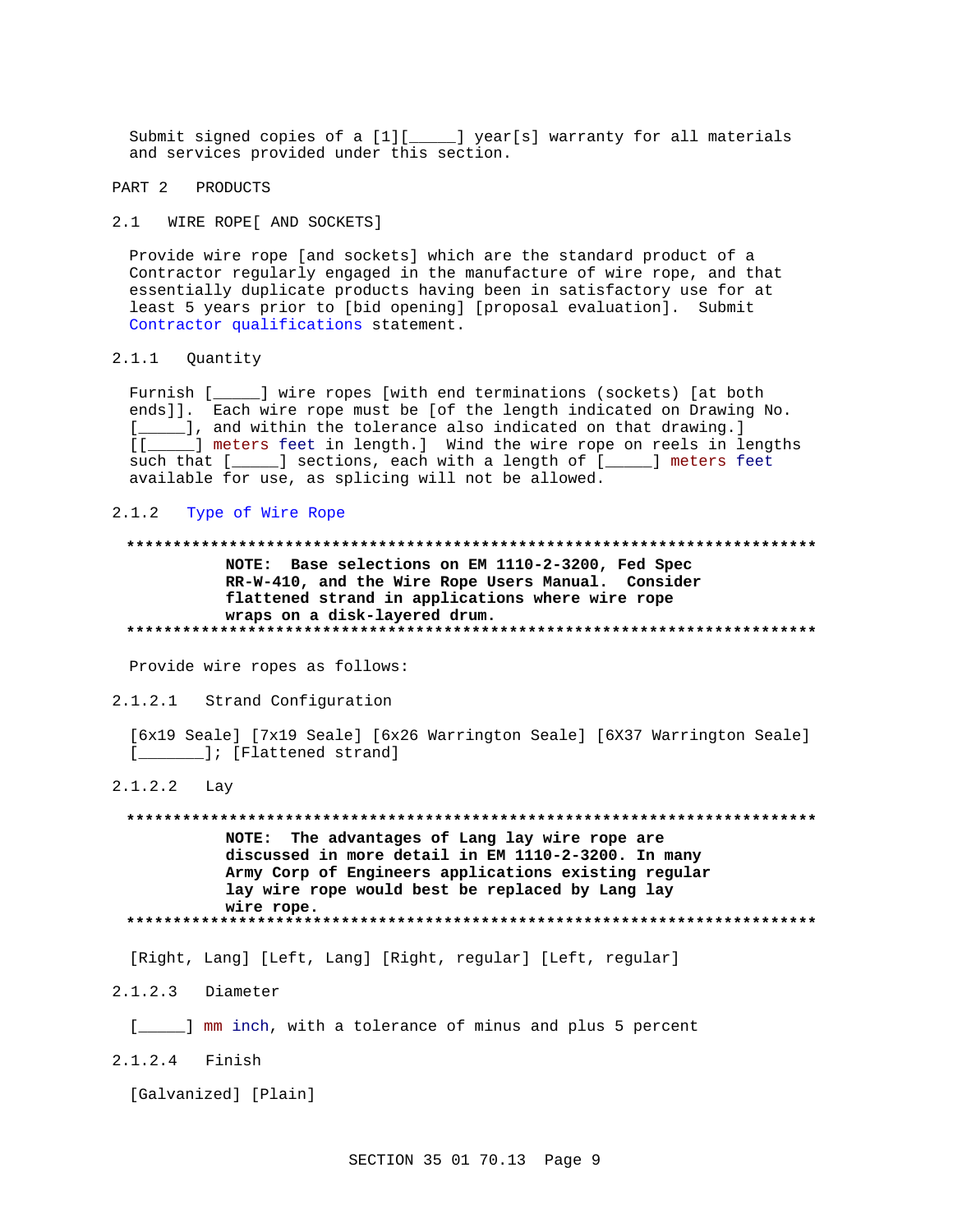### [2.1.2.5 Minimum Breaking Strength

[\_\_\_\_\_] kN [pounds] [tons]

## $]2.1.2.6$  Material

### 

NOTE: Stainless steel wire rope tends to abrade on itself when wrapped on disk-layered drums. Some manufacturers are questioning the wisdom of making regular lay stainless steel wire rope with flattened strands, as the cold-working tends to be excessive and weaken the rope. Stress relieving to alleviate the cold working can be difficult and inconsistent with the stainless steels. Do not use stainless steel wire rope in saltwater applications because of susceptibility to crevice corrosion. If they are used, they must be inspected regularly and add O&M manual requirement for required duration of wire rope inspection.

Kevlar wire rope has specific needs which must be included if it's desired to be used. Kevlar rope is very susceptible to abrasion damage and must be protected with a jacket. See EM-1110-2-3200. \*\*\*\*\*\*\*\*\*\*\*\*\*\*\*\*\*

[Extra improved plow steel] [AISI 302 stainless] [AISI 304 stainless][Kevlar] [\_\_\_\_\_]

## 2.1.2.7 Core Type

NOTE: It is not recommended that fiber core be used for a gate lifting device. 

Independent wire rope core.

### $2.1.2.8$  Pre-Formed

NOTE: There is no reason not to preform. 

[Yes] [No]

## 2.1.3 Pre-Stretching

### 

NOTE: In the following paragraphs the manufacturer is tasked with some testing. This is intentional, as personnel who are familiar with the required procedures should perform these tasks.

Pre-stretching is highly recommended for installations with multi-rope drums, because initial stretch in the wire ropes tends to be uneven. Pre-stretching will likely result a more equal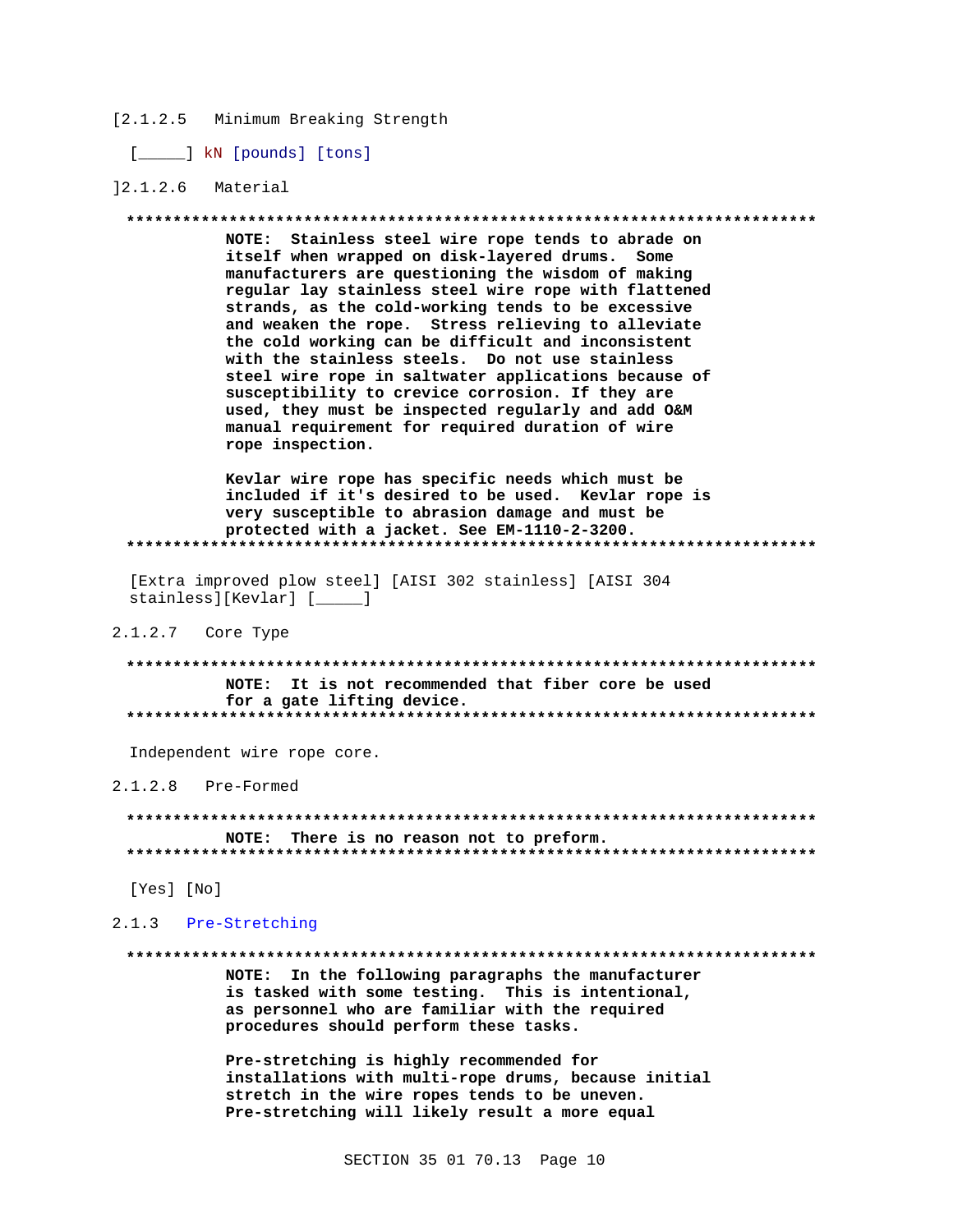## **tension between the ropes. It is also recommended for other wire rope so that final length after use will be closer to length at the time of installation. \*\*\*\*\*\*\*\*\*\*\*\*\*\*\*\*\*\*\*\*\*\*\*\*\*\*\*\*\*\*\*\*\*\*\*\*\*\*\*\*\*\*\*\*\*\*\*\*\*\*\*\*\*\*\*\*\*\*\*\*\*\*\*\*\*\*\*\*\*\*\*\*\*\***

Submit Pre-Stretching procedure. Pre-stretch the [wire rope] [wire ropes before attaching their end terminations] in accordance with ASTM A1023/A1023M. This is done by subjecting them to three cycles at 40 percent of its nominal strength. Hold the 40 percent loads for 5 minutes with 5 percent loads for 5 minutes between cycles. A method of dynamic pre-stretching may be proposed.

## 2.1.4 Wire Strength and Ductility

Perform testing in accordance with FS RR-W-410 to verify wire strength and ductility. Submit test results.

## 2.1.5 Pre-forming

Provide pre-formed wire rope, and perform testing in accordance with FS RR-W-410 to verify pre-forming. Submit test results.

2.1.6 Magnetic Flux Leakage Testing

### **\*\*\*\*\*\*\*\*\*\*\*\*\*\*\*\*\*\*\*\*\*\*\*\*\*\*\*\*\*\*\*\*\*\*\*\*\*\*\*\*\*\*\*\*\*\*\*\*\*\*\*\*\*\*\*\*\*\*\*\*\*\*\*\*\*\*\*\*\*\*\*\*\*\***

**NOTE: Magnetic flux leakage testing is an NDT method to examine wire rope for internal defects. It provides a baseline condition for new wire rope. If a District does not require the baseline condition for future wire rope inspection/maintenance, the NDT testing may be removed from the spec.**

**Contractors may prefer to perform this inspection during installation of the wire rope, as this is the easiest method to complete 100 percent testing. After the rope is installed, the full length of wire rope cannot be inspected without several setups.**

**Excerpt from EM 1110-2-3200 (2016) paragraph 8-3.m states: " NDT can be used to determine the internal condition of wire rope. However, there are conditions that cannot or may not be detected, such as breaks in small wires, closely-spaced broken wires, broken wire versus pit corrosion, and possibly other defects. The percentage of outer wires compared to the total cross sectional area of wire rope is 36 percent to 44 percent. Thus, NDT can provide valuable information on the condition of over 50 percent of the wire rope area. The end user should recognize that NDT is a valuable tool that nevertheless does have some limitations. It also does not require opening up the rope and damaging it in the process. The loss of metallic cross-sectional area and local faults, such as broken individual wires and strands can usually, but not always be detected."**

**\*\*\*\*\*\*\*\*\*\*\*\*\*\*\*\*\*\*\*\*\*\*\*\*\*\*\*\*\*\*\*\*\*\*\*\*\*\*\*\*\*\*\*\*\*\*\*\*\*\*\*\*\*\*\*\*\*\*\*\*\*\*\*\*\*\*\*\*\*\*\*\*\*\*** Perform magnetic flux leakage testing for [25][50][100] percent of the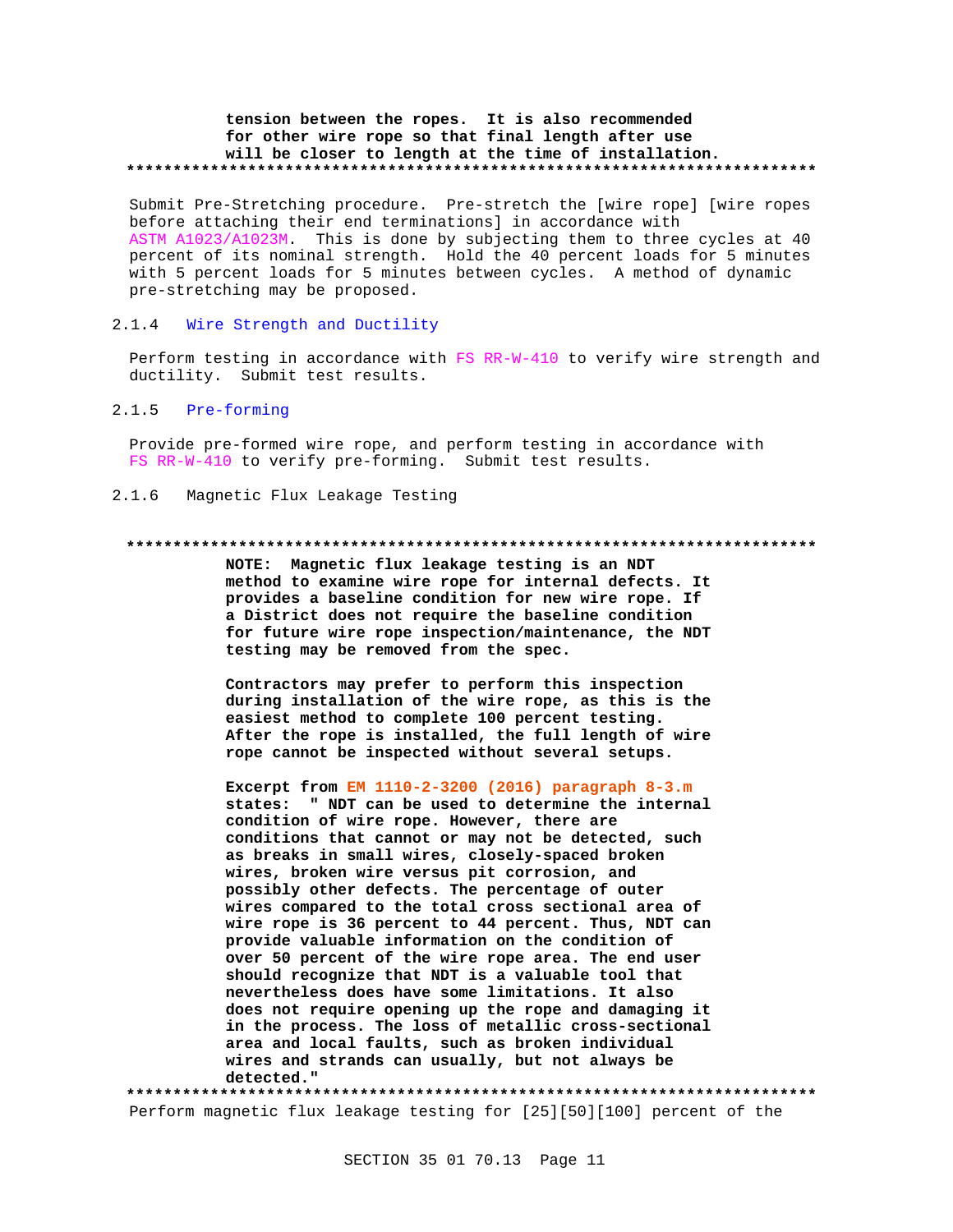wire rope to identify defects that are pre-existing in the ropes. Perform the testing prior to the rope being installed. Repeat the testing after the rope has been installed. Perform the testing in accordance with ASTM E1571. Personnel performing the testing must be qualified in accordance with the requirements of ASTM E1571.

Prepare and submit a Wire Rope Flux Leakage Test Plan that details the step-by-step procedure to inspect the ropes. Detail any differences in the testing procedure between the pre-installation testing and post-installed testing. Include in the plan the qualifications of the personnel who will be performing the testing, and the up-to-date calibration certificates of the test instruments.

Prepare and submit Wire Rope Magnetic Flux Leakage Test Results (Pre-Installation) and Wire Rope Magnetic Flux Leakage Test Results (Post-Installation) reports. Reports must contain the results from the Magnetic Flux Leakage Testing. Include the following in each report:

- a. Identify which wire rope(s) the report covers. Reports must identify which end of the wire rope that the testing started from and all data must be identified by the corresponding rope.
- b. Identify all local flaw (LF) and loss of metallic cross-sectional area (LMA) indications that are detected during testing. Document where the indications are located along the rope. For post-installation reports only; identify which LF and LMA indications are new from the pre-installation testing.
- c. Verification from the Contractor that all LF or LMA indications are within acceptable values for that kind of defect.
- 2.1.7 Stress Relief "(Wrapping Test)"

Stress relieve the wire rope, and perform testing in accordance with FS RR-W-410 to verify stress relief. Submit test results.

 $2.1.8$ Weld Distribution

Wire joints in any strand must not be closer than 450 mm 18 inches in any strand.

#### $2.1.9$ Galvanizing

### 

NOTE: Wire rope woven from galvanized wires will have much better resistance to corrosion than un-galvanized wire rope woven from bare carbon steel. It will also have better resistance to corrosion than wire rope woven from drawn galvanized wire. However, it will also have a significantly lower strength. If full strength is required, then use wire rope woven from plain carbon steel or from drawn galvanized wire depending on how important corrosion resistance is. If full strength is not required, but high corrosion resistance is required, use wire ropes woven from galvanized wire and perform the zinc coat test to verify the zinc thickness. See FS RR-W-410 for information on the rate of zinc coating. Stainless steel or Kevlar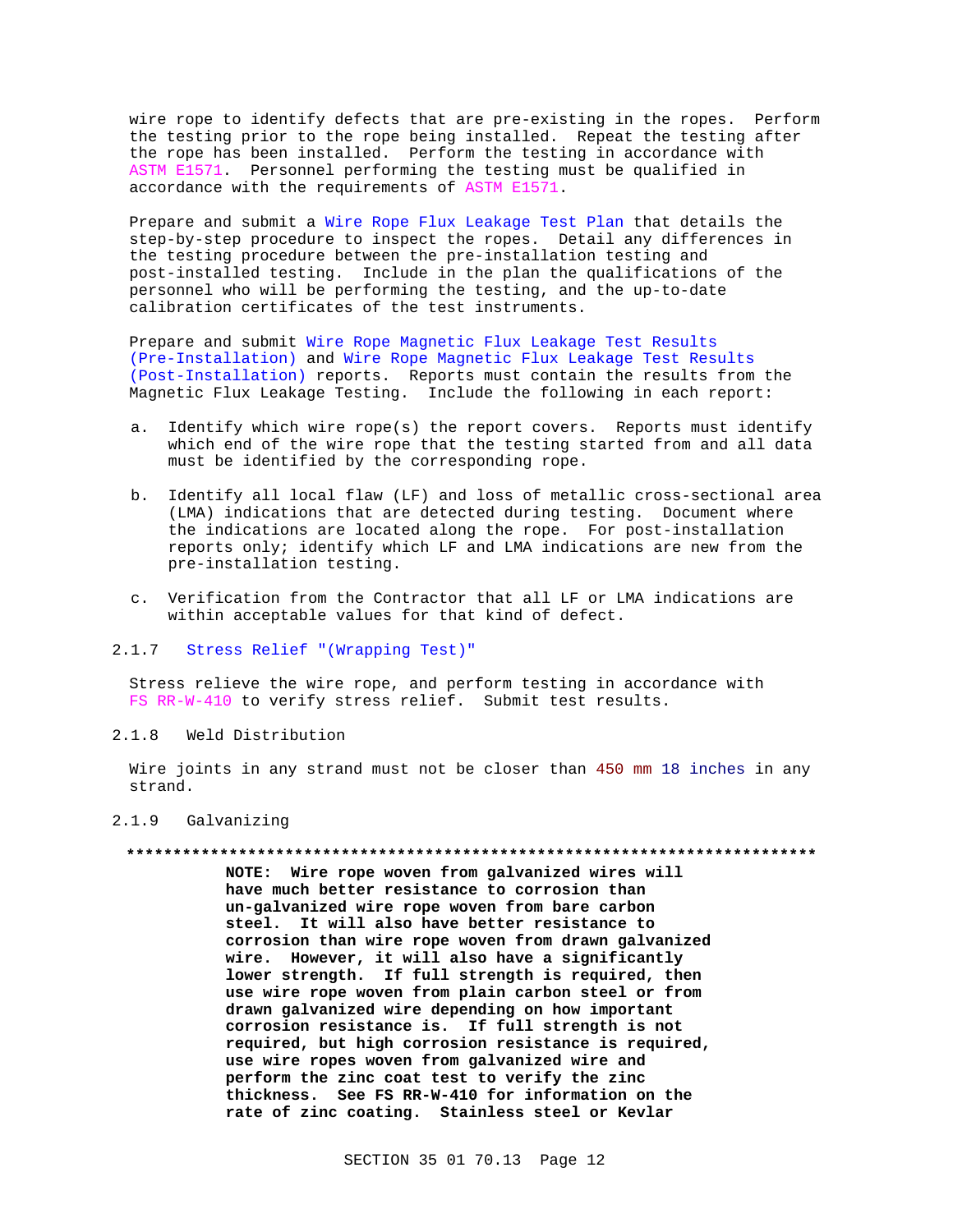### **wire rope would not be galvanized, and this entire paragraph would be deleted. \*\*\*\*\*\*\*\*\*\*\*\*\*\*\*\*\*\*\*\*\*\*\*\*\*\*\*\*\*\*\*\*\*\*\*\*\*\*\*\*\*\*\*\*\*\*\*\*\*\*\*\*\*\*\*\*\*\*\*\*\*\*\*\*\*\*\*\*\*\*\*\*\*\***

 [Weave the wire rope from drawn galvanized wire. That is, the wires galvanized prior to their last drawing operation. The wire rope must have the same accepted industry standards for nominal strength as it would, had it not been galvanized.] [Weave the wire ropes from galvanized wire. Apply zinc at a rate of [\_\_\_\_\_] grams per square meter ounces per square foot of wire surface. The Contractor must perform testing in accordance with FS RR-W-410 to verify the zinc coating has been applied at the required rate. Submit test report.] [Apply zinc coating by either the electrolytic plating process or by hot dipping in molten zinc. The weight of the zinc coating on each wire must be as specified in ASTM A1023/A1023M.]

### 2.1.10 Strand Pitch Length

Must not be less than 4-1/2 times the nominal rope diameter.

2.1.11 Core Strand Wires

The number of wires in the core strand must be equal to or greater than the number of wires in the other strands. Use the same material as the wires in the other strands, or use a material with a lower tensile strength.

## 2.1.12 End Terminations

### **\*\*\*\*\*\*\*\*\*\*\*\*\*\*\*\*\*\*\*\*\*\*\*\*\*\*\*\*\*\*\*\*\*\*\*\*\*\*\*\*\*\*\*\*\*\*\*\*\*\*\*\*\*\*\*\*\*\*\*\*\*\*\*\*\*\*\*\*\*\*\*\*\*\***

**NOTE: EM 1110-2-3200 discusses materials and coatings, and attachment methods for sockets. Note that the wire rope industry usually recommends replacing sockets when replacing wire rope. Sockets are usually selected from a catalog, however they can be custom fabricated. Spelter sockets are the Army Corp of Engineers standard for end terminations. Swaged sockets can be specified but are not suitable for Lang lay rope. Both types should develop 100 percent of the wire rope strength. Do not use molten zinc with stainless steel spelter sockets. Do not use molten zinc or epoxy resin spelter sockets with stainless steel wire rope in saltwater applications due to susceptibility to crevice corrosion. Swaged sockets can be used in saltwater applications. \*\*\*\*\*\*\*\*\*\*\*\*\*\*\*\*\*\*\*\*\*\*\*\*\*\*\*\*\*\*\*\*\*\*\*\*\*\*\*\*\*\*\*\*\*\*\*\*\*\*\*\*\*\*\*\*\*\*\*\*\*\*\*\*\*\*\*\*\*\*\*\*\*\***

Submit shop [fabrication] drawings, as specified. [The wire rope end terminations must be [an open] [a closed] spelter socket type with poured zinc or epoxy resin. Spelter sockets must be [forged] [cast alloy] [galvanized steel] [stainless steel] [swaged type of carbon steel suitable for cold forming].] [Provide fabricated wire rope end terminations as indicated [on Drawing No. [\_\_\_\_\_]], and cast from [steel conforming to ASTM A148/A148M, Grade 105-85] [stainless steel conforming to ASTM A351/A351M CF8M] [\_\_\_\_]. Secure the wire rope in fabricated sockets with poured zinc or epoxy resin.]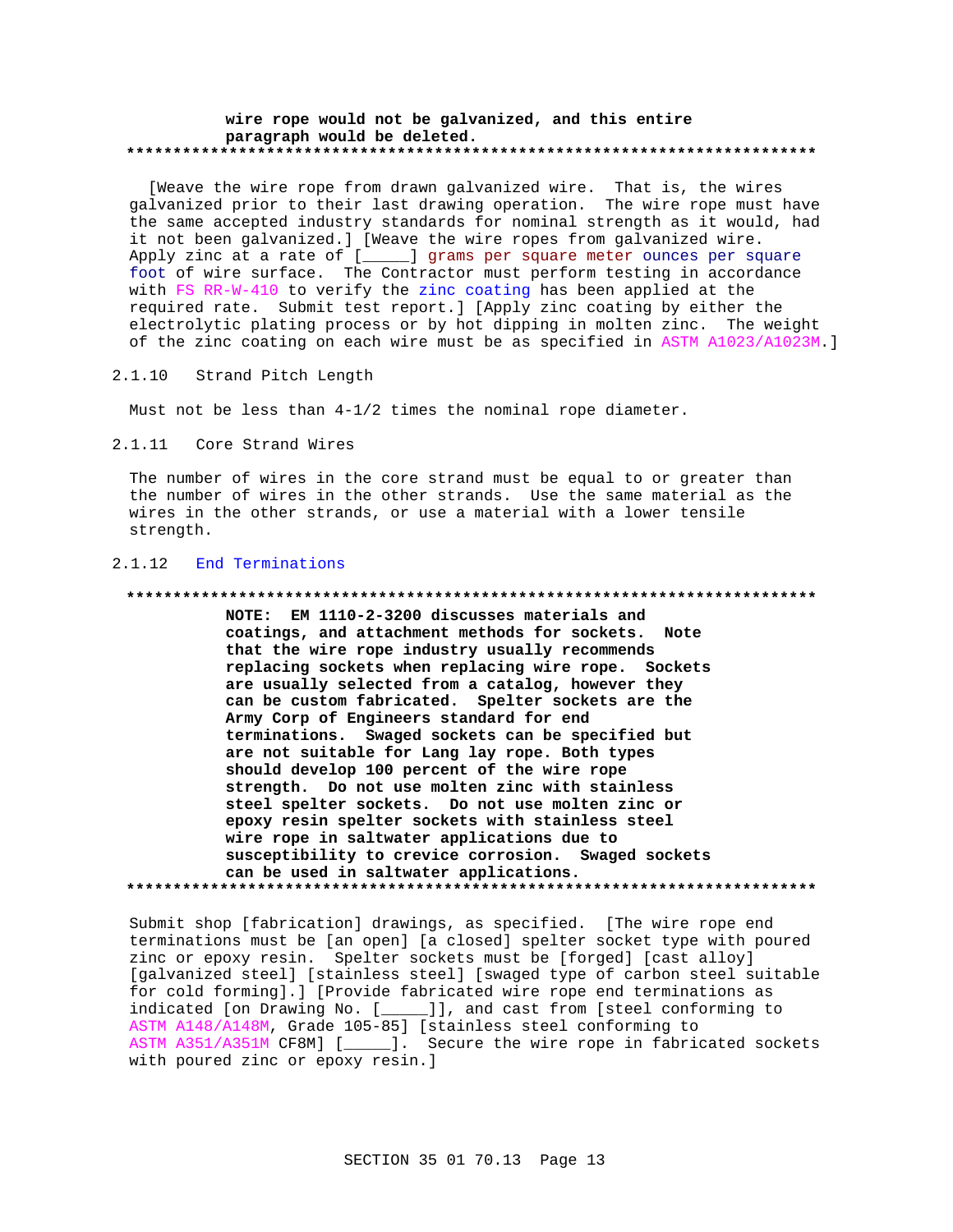## 2.1.13 Tension Testing

Submit rope tension test report. Perform a tension test to verify the wire rope meets the accepted industry standards for nominal strength. Test two rope samples to failure to be sure the expected performance level has been met. Perform the test using suitable tension testing equipment and by qualified personnel. Submit certification of rope tension testing device. Cut the rope samples to no less than 1 meter 3 feet of length. The test will not be considered valid if the failure occurs less than 50 mm 2 inches from either socket or holding mechanism and the test must be repeated. Relative speed between the machine heads must not exceed 25 mm 1 inch per minute.

## [2.1.14 Attaching and Proof Loading Terminations

### 

NOTE: EM1110-2-3200 suggests that pre-stretching the wire rope and proof loading the terminations might be accomplished simultaneously. However, for multi-rope drums the wire rope would need to be pre-stretched first to be sure they are closer to their final correct length before attaching the terminations. If the sockets must be attached in the field delete this paragraph. 

The Contractor must attach the end terminations after pre-stretching the wire rope. [The end termination attachment method is indicated on the plans.] After their attachment, proof load the wire ropes at 40 percent of nominal strength of the rope. Measure the length of the wire ropes to the nearest 0.25 mm 0.01 inch at a load of [\_\_\_\_]. Submit proof load of terminations test report and measured rope lengths.

## 12.2 LUBRICATION

### 

NOTE: All frequently used wire rope should be lubricated, however, if operation is infrequent, it may be best to specify that it not be lubricated. Explained in EM 1110-2-3200, some cases where the wire rope is rarely operated, the presence of a heavy lubricant may increase corrosion on wire ropes. Carbon steel wire ropes in saltwater applications should have a durable protective lubricant coating.

If the end user has their own lubrication product, they may provide the lubricant. 

Submit literature for proposed factory and field lubricant. The field and factory lubricants must be compatible. [Lubricate the wire ropes at the time of manufacture. Apply the lubricant with equipment capable of forcing the lubricant between the rope wires, including the center strand.] [Do not lubricate the wire rope.] [Lubricant will be supplied by the Government. 1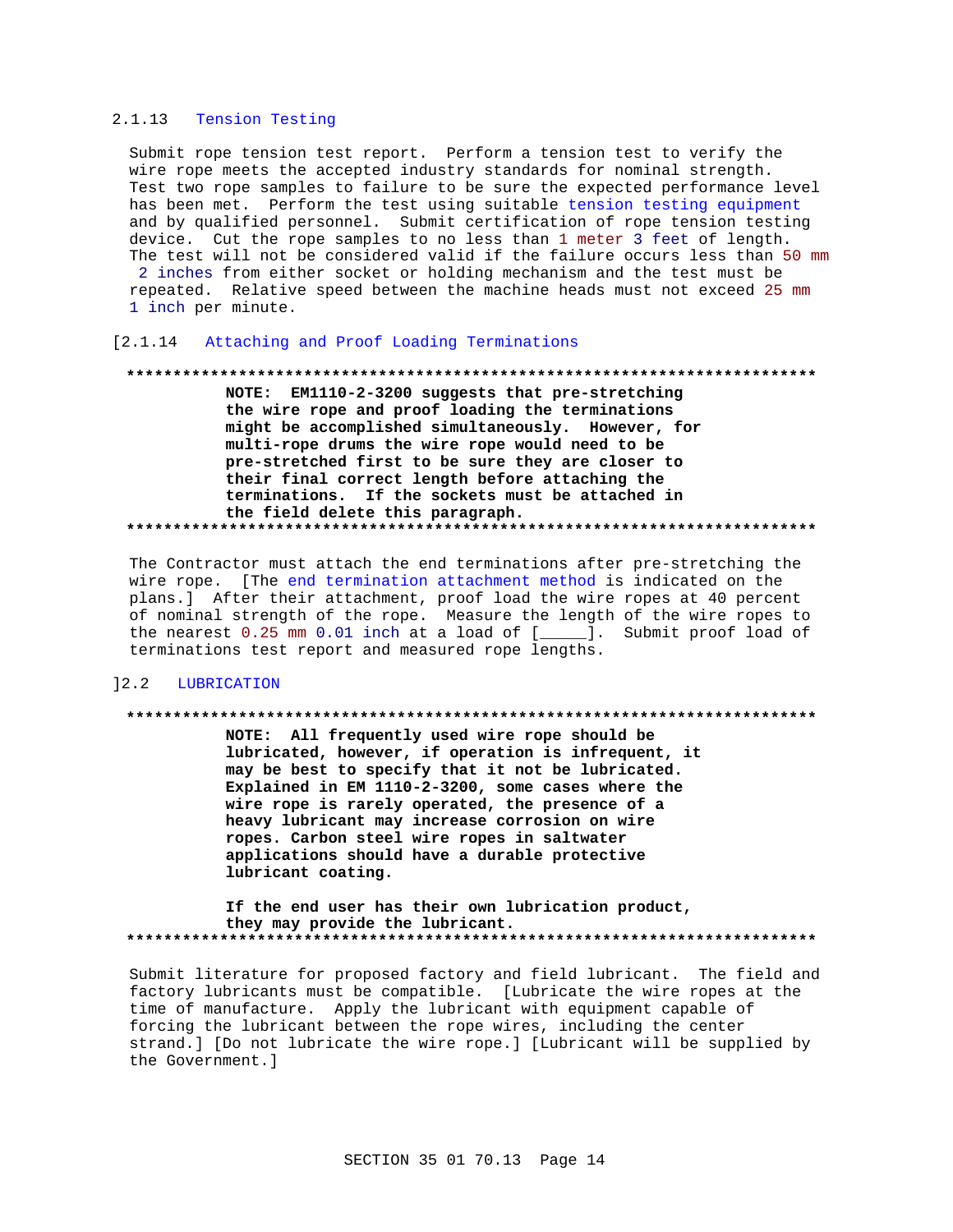### PART 3 EXECUTION

3.1 REMOVAL OF EXISTING WIRE ROPE

Existing removed wire rope becomes the Contractors' property after removal. Remove from the site following all federal, state, and local laws and regulations.

3.2 EXAMINATION

### 

NOTE: Insert dates in this paragraph for supply contracts that primarily involve wire rope and do not have full front end sections.

For multi-section design bid build contracts site visit dates are typically included in the Contracting front end documents. Delete this paragraph and include the dates in the front end. 

[ It is recommended that bidders visit the site before submitting bids. A pre-bid site visit, between the dates of [\_\_\_\_\_] and [\_\_\_\_] can be arranged by contacting [\_\_\_\_\_] at telephone number [\_\_\_\_\_]. [See Section [\_\_\_\_\_] for site visit arrangements.]

## 13.2.1 QA Inspections

Provide means for Government witness inspections at the Contractors' manufacturing facility. Up to two representatives of the Contracting Officer will be present to witness the various manufacturing processes for the wire rope. At a minimum, a site visit will be made by the Government to witness the tension test, and the wire rope will be inspected upon delivery. Inspection during removal of the existing wire rope and installation of the new wire rope will be ongoing. Provide means for remote or teleconference inspection upon request.

#### $3.2.2$ Verify Dimensions

After becoming familiar with the details of the work, verify dimensions in the field, and immediately advise the Contracting Officer of any discrepancies before performing any work.

#### $3.3$ ATTACHING SOCKETS

## NOTE: Delete this paragraph if the sockets are to be attached at the wire rope factory.

Attach the end terminations to the wire rope [as indicated] [in accordance with Drawing No. [\_\_\_\_\_]] and the recommendations of WRTB.

#### $3.4$ CLEAN DRUMS AND SHEAVES

Clean all drum and sheave grooves with a power wire brush, and inspect them for wear, abrasion, corrosion or other roughness and verify their dimensions are suitable for the new wire rope. Immediately advise the Contracting Officer of any problems.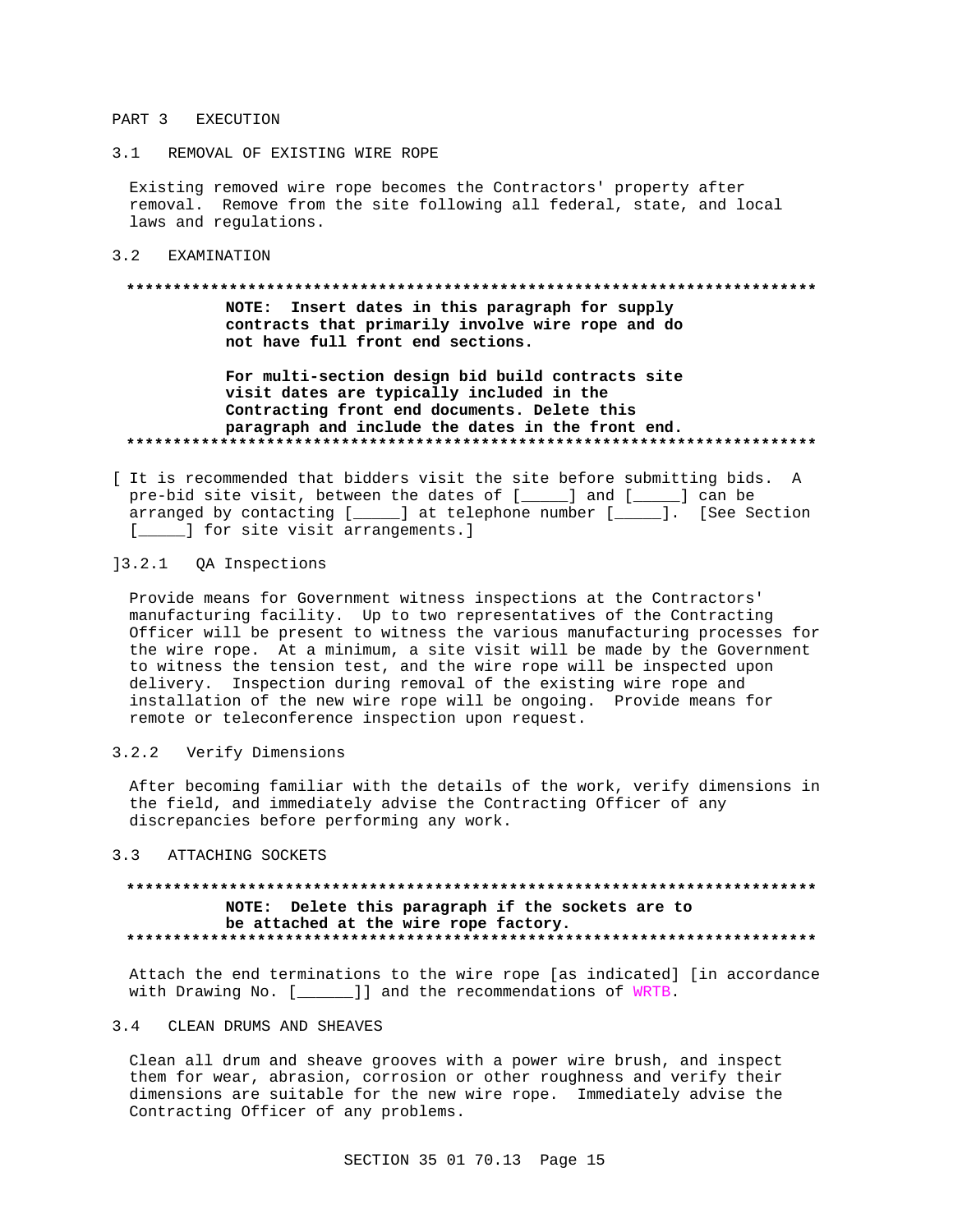#### $3.5$ LUBRICATION

Lubricate the wire ropes after they are installed, but before break-in/testing. Submit the proposed method in the work plan.

#### $3.6$ UN-REELING AND INSTALLING WIRE ROPE

# NOTE: EM 1110-2-3200 suggests at least two and preferably three dead wraps on the rope on the drum.

Attach the wire rope(s) to spools or pulleys as shown on the plans. Wind the wire rope under adequate tension and guide the each end of the rope(s) to its proper location. Wind the wire rope in the same direction it was bent during its manufacture. Ensure that no twists or loops occur. Do not install wire rope damaged during installation by kinking, and remove from the site. Submit the proposed method of un-reeling and installing in the work plan.

 $3.7$ FIELD TENSIONING [SINGLE LINE] [MULTI-LINE] HOISTS

#### Field Tensioning Plan  $3.7.1$

Submit a wire rope tensioning plan that includes:

- 1. Pre-Opening Tension Measurements and Adjustments
- 2. Initial Tension Measurements and Adjustments
- 3. Final Tension Measurements and Adjustments.

Adjust the wire rope tension of [single line][multi-line] hoists to ensure that they share load equally. Submit the proposed field tensioning method in the work plan. [For each multi-line hoist rope drum, final tension values for each rope must be no more than plus or minus 5 percent from the average of the individual rope tension values. For two multi-line hoists on a gate, the total wire rope load on each hoist is computed by summing the measured tension values for all wire ropes on a hoist.] The total wire rope load on each hoist must be within a range less than or equal to 0.5 percent of the average of the two total wire rope loads. Measure and adjust wire rope tensions while keeping the gate properly positioned and aligned[ in the slot]. After "break-in/testing" test the ropes to determine if they share load equally, and if not, re-tension.

#### $[3.7.2]$ Tensioning Instrumentation and Certificates

At every phase of the tensioning process, take tension measurements of the hoist wire rope using a tension meter. Submit Wire Rope Tension Equipment Calibration Certifications, which includes certifications for current calibration and tension measurement accuracy. Operators of the tension measuring equipment must be trained by the Contractor to use the equipment and have experience performing tension measurements using the equipment. Submit tension equipment operator qualifications detailing the training and experience of the operator of the tension equipment.